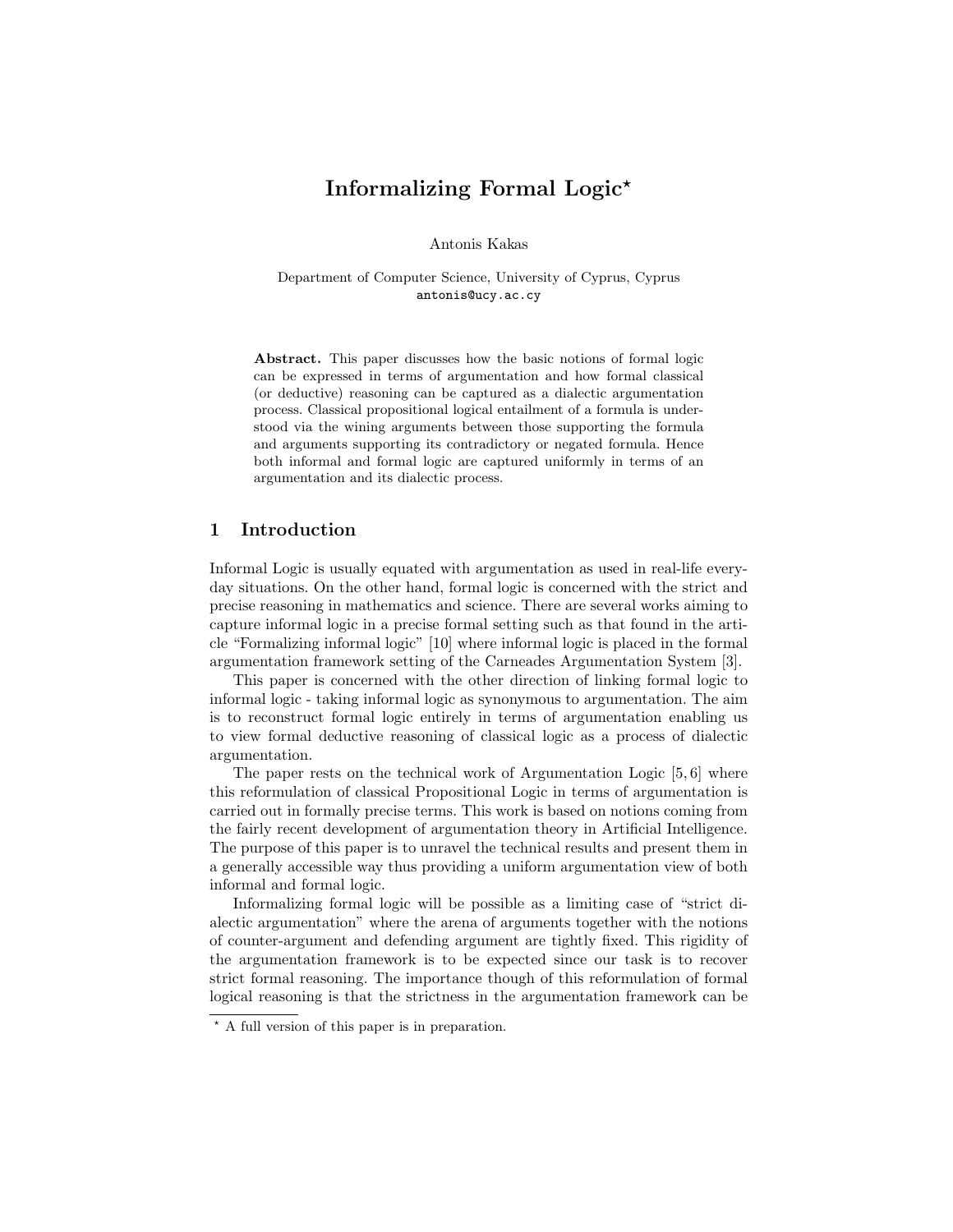subsequently relaxed in cases where this is appropriate, as for example in commonsense reasoning. As a result we have a uniform way of capturing both formal and informal reasoning, smoothly moving from one to the other.

# 2 Logical Arguments

The construction of arguments in informal logic typically follows some accepted argument schemas that would link premises to a conclusion or a position of the argument. Logical arguments are arguments whose link between premises and supporting position rests on a precise logical proof in some formal logical system such as Classical Logic<sup>1</sup>. Hence to informalize formal logic one starts by considering the set of proof rules in a logical proof system as argument schemes. Arguments can then be identified with sets of logical formulae that under some of the proof rule argument schemes derive and thus support a conclusion or position of the argument. The chosen proof rule argument schemes are called direct argument schemes. The support of a conclusion  $\phi$  by an argument A is given through a **direct derivation** of  $\phi$  from A. This will be denoted by  $A \vdash_{DD} \phi$  where DD denotes the chosen set of proof rules.

There are two important conditions that need to be applied to this choice of proof rule argument schemes. The first is that these argument schemes of proof rules need to be considered as strict schemes, i.e. that arguments constructed under these can not be defeated by questioning the validity of the chosen proof rules. The other condition has a more technical nature and requires that the proof rules of Reduction ad Absurdum (RA) are excluded from this initial choice of core argument schemes. This rests on the observation that the RA rules contain an element of evaluation of arguments, as they rest on first recognizing that their posited hypothesis (or argument) is inconsistent (invalid), and hence cannot be considered as a primary scheme of construction of arguments.

The main technical task then in the re-formulation of formal logic in argumentation terms is to recover at the semantic level of argumentation the RA proofs of formal logic.

Let us illustrate these ideas with a simple example. Suppose that the premises of propositional logic theory,  $T$ , are given by:

$$
q \to \neg p \tag{1}
$$

$$
r \to \neg p \tag{2}
$$

Given additional premises about  $q$  and  $r$  we can construct arguments for and against  $p$ . For example, if in addition we are given  $q$  in  $T$  then we can construct an argument  $\mathbf{A}_1$  with premises the sentences (1) and q supporting the conclusion

 $^{\rm 1}$  We will confine ourselves to the case of Classical Logic and more specifically to classical Propositional Logic although the ideas presented would apply more generally to other formal logics.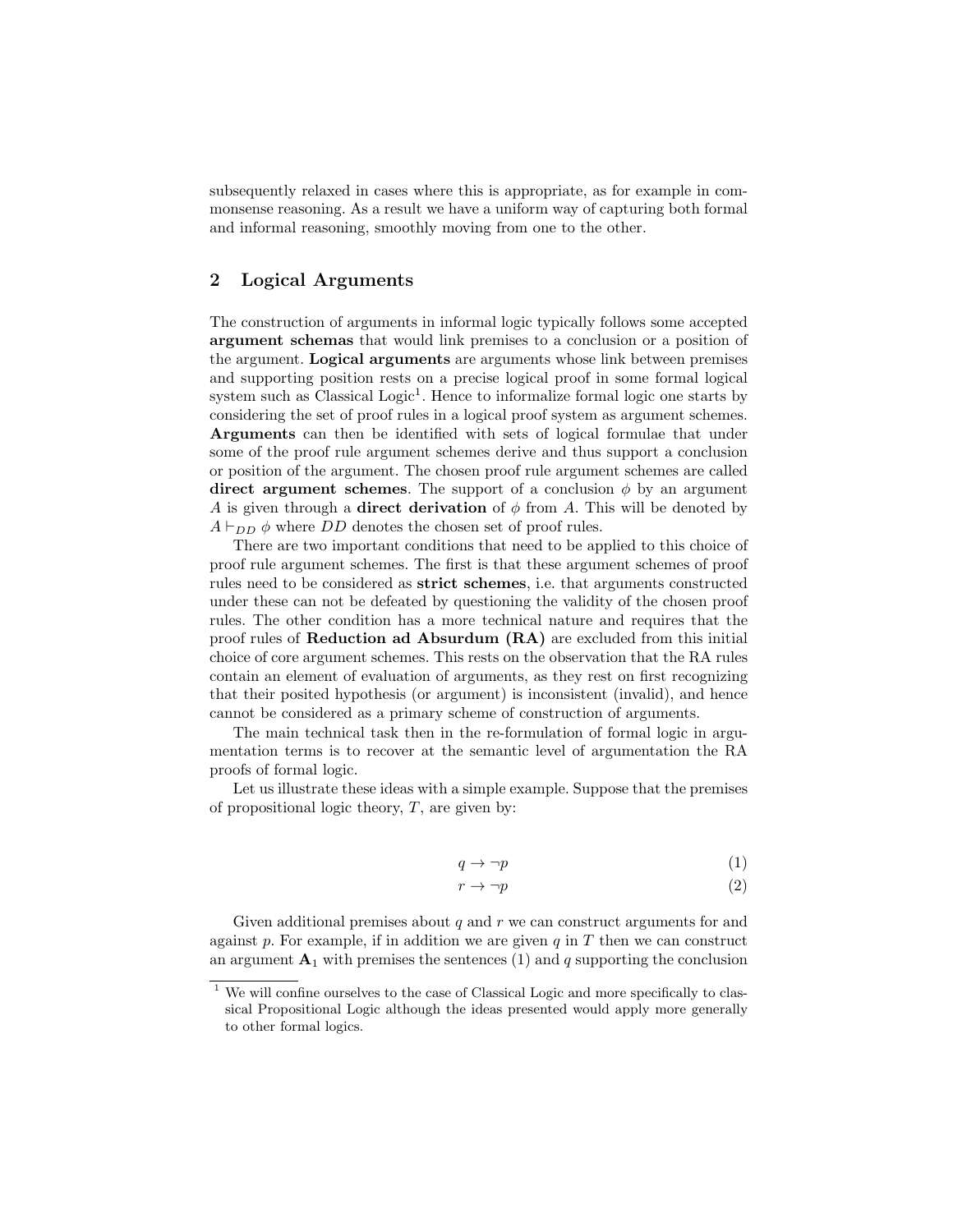$\neg p$ , as there is a direct derivation (using the proof rule of Modus Ponens) of this conclusion from these premises.

Given this theory  $T$  of premises to construct arguments that support  $p$  we would need to base these on formulae that are outside T. We will call such premises hypotheses and arguments that are build on them hypothetical ar**guments**. For example, we can simply build an argument  $\mathbf{A}_2$  supporting p based on the hypothesis of itself. We will see below the significance of this difference in the type of premises used when we consider the argumentation process between arguments. As expected, arguments whose premises are entirely drawn from the given theory will be stronger or preferred to hypothetical arguments allowing for example  $A_1$  to win over  $A_2$  and as a result the theory T to logically conclude  $\neg p$ .

#### 3 Logical Reasoning as Dialectic Argumentation

In an argumentation framework, given a position of interest we can distinguish pro arguments and con arguments, i.e. arguments that support the position and arguments that oppose the position. Arguments from these different classes attack each other or are counter-arguments of each other based on some form of conflict between them<sup>2</sup> . In formal logic contradiction is capture via the conflict between formulae and their negation. Generally, this (symmetric) attack relation for formal propositional logic can be captured through the joint direct derivation of an inconsistency, namely of any formula and its negation, normally denoted by  $\perp$ . So two arguments  $A_1$  and  $A_2$  attack each other if and only if  $A_1 \cup A_2 \vdash_{DD} \bot$ .

We will then view formal logical reasoning as a dialectic argumentation process for and against formulae and their negation. Arguments will be evaluated with respect to the other arguments that can be constructed and in particular evaluated against their counter-arguments. Arguments are acceptable when they exhibit a good dialectic quality, namely that they can defend against all attacking arguments. Analogously, an argument is non-acceptable if there is at least one counter-argument that it cannot be defend against.

To turn this into a precise definition that would then capture the strict logical reasoning of propositional logic we notice that the defence argument against any counter-argument must also be required to be acceptable and importantly to be acceptable within the context of the original argument that we want to be acceptable. Thus the central notion of acceptability of arguments is a relative notion that is recursively specified by (here  $S$  and  $S_0$  are sets of arguments):

<sup>&</sup>lt;sup>2</sup> In Artificial Intelligence the attacking relation in an argumentation framework  $[4, 2]$ often contains more information than simply this symmetric incompatibility of the arguments involved. This extra information, as we will see below, pertains to the relative strength or preference of the arguments involved in the attack.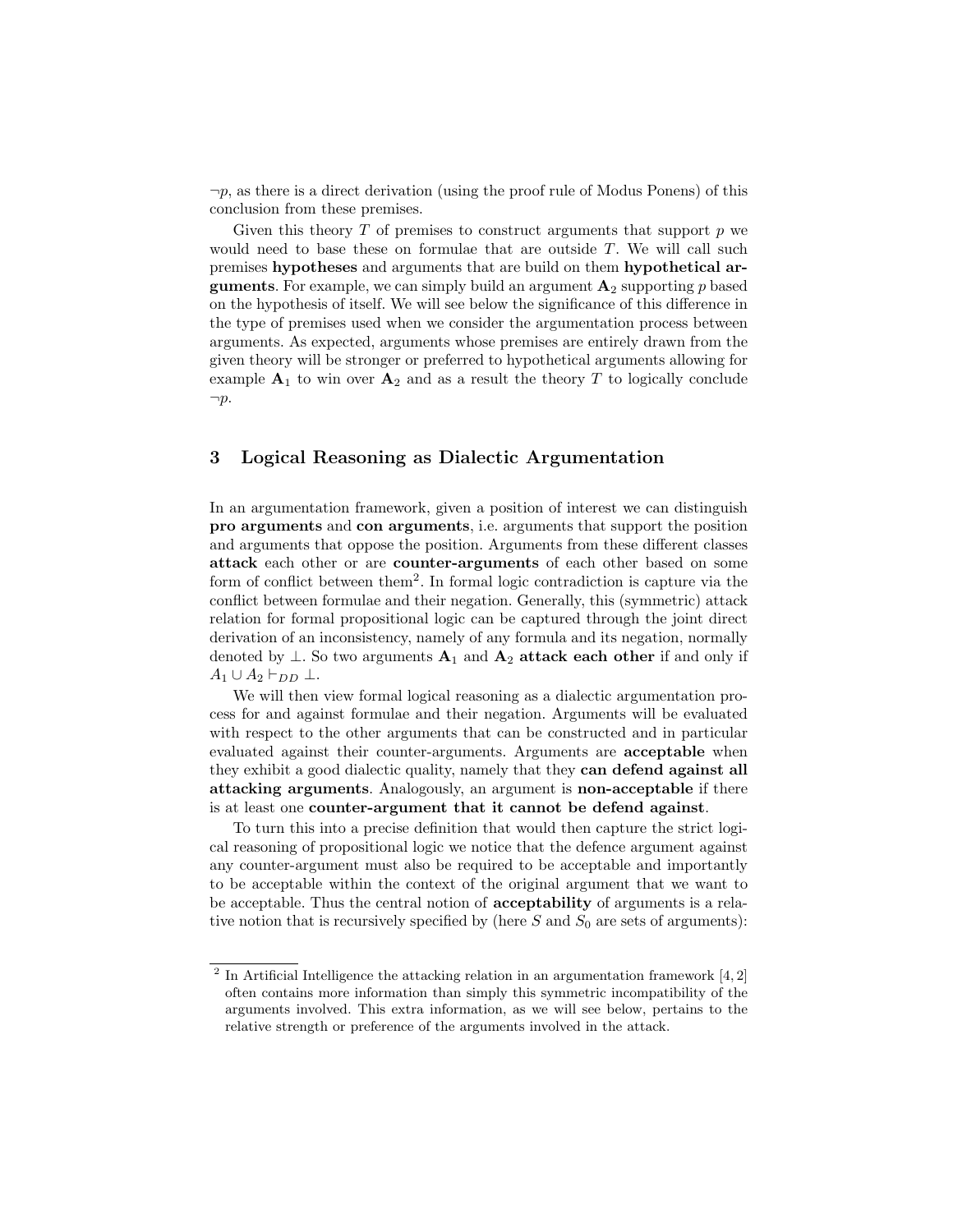"S is acceptable w.r.t.  $S_0$  if for any attacking argument, **A** against S there exits a defending argument D that is acceptable w.r.t.  $S_0$  extended by S."

Analogously, for the non-acceptability of  $S$  w.r.t.  $S_0$  we need to have an attacking argument whose all possible defences are recursively non-acceptable w.r.t.  $S_0$  extended by S.

The defence relation between arguments normally captures the relative strength or preference between arguments. An argument can defend against a counter-argument if it is preferred over the attacking argument or they are non-comparable in preference. The preference and its defence relation in many domains of argumentation comes from domain specific information. Nevertheless for the quite general framework of logical reasoning as captured by Argumentation Logic [5] the preference and ensuing defence relation is minimal. It consists of two elements:

- $-$  Arguments which are entirely made out of premises in the given theory  $T$ are strictly preferred over arguments that contain hypothetical sentences and thus can be defended against only by other arguments that also consist entirely from premises in T.
- A hypothetical formula  $\phi$  and its complement  $\phi_c$  are **equally preferred**. We are free to choose equally between the two (provided that one is not also a direct consequence of the given theory  $T$ ) with this choice allowing us to take the side appropriately needed to defend against attacks.

Note that when the given premises  $T$  are consistent the first element of defence means that attacking arguments that are made entirely from T can not be defended against. Hence an argument that is attacked by an argument made entirely of premises in  $T$  cannot be acceptable. Similarly, an argument  $S$  made entirely from  $T$  is attacked only by arguments containing hypothetical formulae and so can always be defended against by S. Hence such arguments are always acceptable.

In the simple example given above, we can then see that  $p$  is acceptably supported, given that the premises T contains the sentences  $(1)$ ,  $(2)$  and q.

To illustrate a more complex case of the dialectic argumentation process and how this captures formal logical conclusions of PL, let us consider that instead of  $q$  we have the premise:

$$
\neg q \to r \tag{3}
$$

Hence we are now considering the theory  $T$  consisting of sentences  $(1), (2),$ and (3). The position of p can only be supported by arguments that contain this as a hypothesis or directly derive this from a set of formulae that contains hypotheses. Then the non-acceptability of such arguments can be determined by considering the counter-argument consisting of the premises 1 from T and hypothesis  ${q}$ . The dialectical process of argumentation that shows that this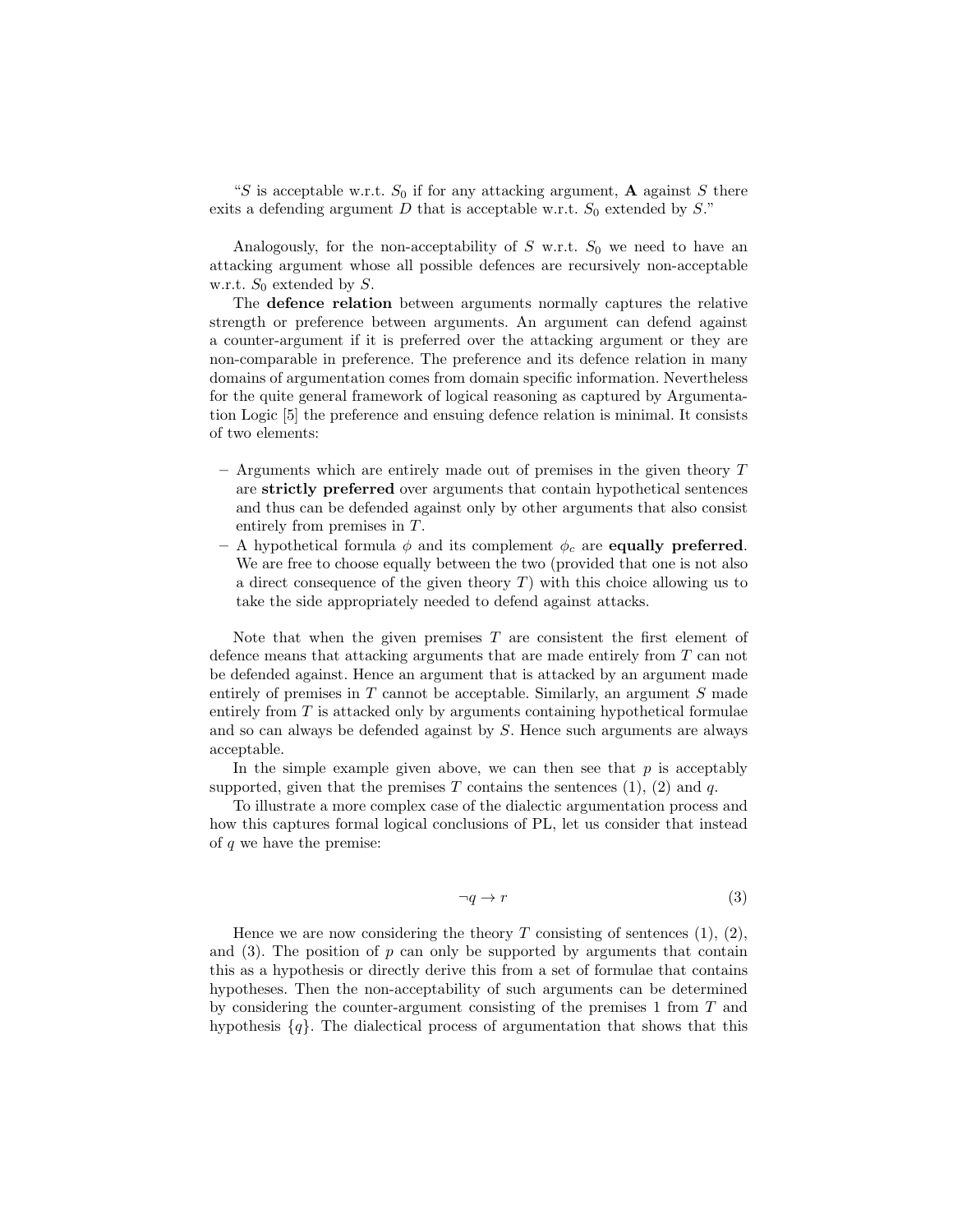attack cannot be defended against is depicted in figure 1 where for simplicity we only show the hypothesis part of the arguments involved<sup>3</sup>.

$$
{p}
$$
\n
$$
\uparrow \text{attack}: \tau \cup \{p\} \cup \{q\} \vdash_{DD} \bot
$$
\n
$$
{q}
$$
\n
$$
\uparrow \text{defence by opposing the hypothesis}
$$
\n
$$
{\neg q}
$$
\n
$$
\uparrow \text{attack}: \tau \cup {\neg q} \cup {p} \vdash_{DD} \bot
$$
\n
$$
{p}
$$

Fig. 1. Dialectic process of argumentation for determining the non-acceptability of p, with respect to the empty set of arguments, given  $T = \{(1), (2), (3)\}\)$ , in order to determine the classical entailment of  $\neg p$  from T. Arguments are shown only by their hypotheses as indicated in brackets.

The informal reading of this figure is as follows: The argument of supposing  $p$  is attacked by the hypothesis  $q$ . The canonical objection or defence to this counter-argument is to assume  $\neg q$ . But this defence is in conflict with the argument  $p$  that it is meant to be defending as together they directly derive through (2) and (3) an inconsistency. Hence although in general there is a defence against the objection (by taking the opposite view) this is not possible in the context of the particular argument that we wish to be acceptable.

This example illustrates how defences against attacks to an argument must "hold well together" in the sense that they need to be conflict free or in other words they should not contain an internal attack or counter-argument relation between them. None of the defences should form a con argument against any of the other defences and of course against the original argument of interest. In general, for any acceptable argument there must exist a set of defences against all its attacks that is attack free, i.e. directly consistent under  $\vdash_{DD}$ .

This rationality property of the set of defences points to the connection between acceptability of arguments and the formal logical notion of satisfiability of the formulae composing the argument. In fact, in the case where the given premises T are classically consistent and we have a model for the set of formulae in an argument A then we can choose the defences for A from the set of formulae that are made true in this model and hence A would be acceptable. In other words, satisfiability implies acceptability and vice versa and thus for classically consistent premises  $T$  formal logical entailment coincides with sceptical argumentation reasoning given by: a formula  $\phi$  is sceptically concluded by argumentation if and only if  $\phi$  is dialectically acceptable (w.r.t. the empty set of initially accepted formulae) and  $\neg \phi$  is dialectically non-acceptable. This

<sup>&</sup>lt;sup>3</sup> For simplicity we also assume here that  $\vdash_{DD}$  contains only the Modus Ponens proof rule argument schema.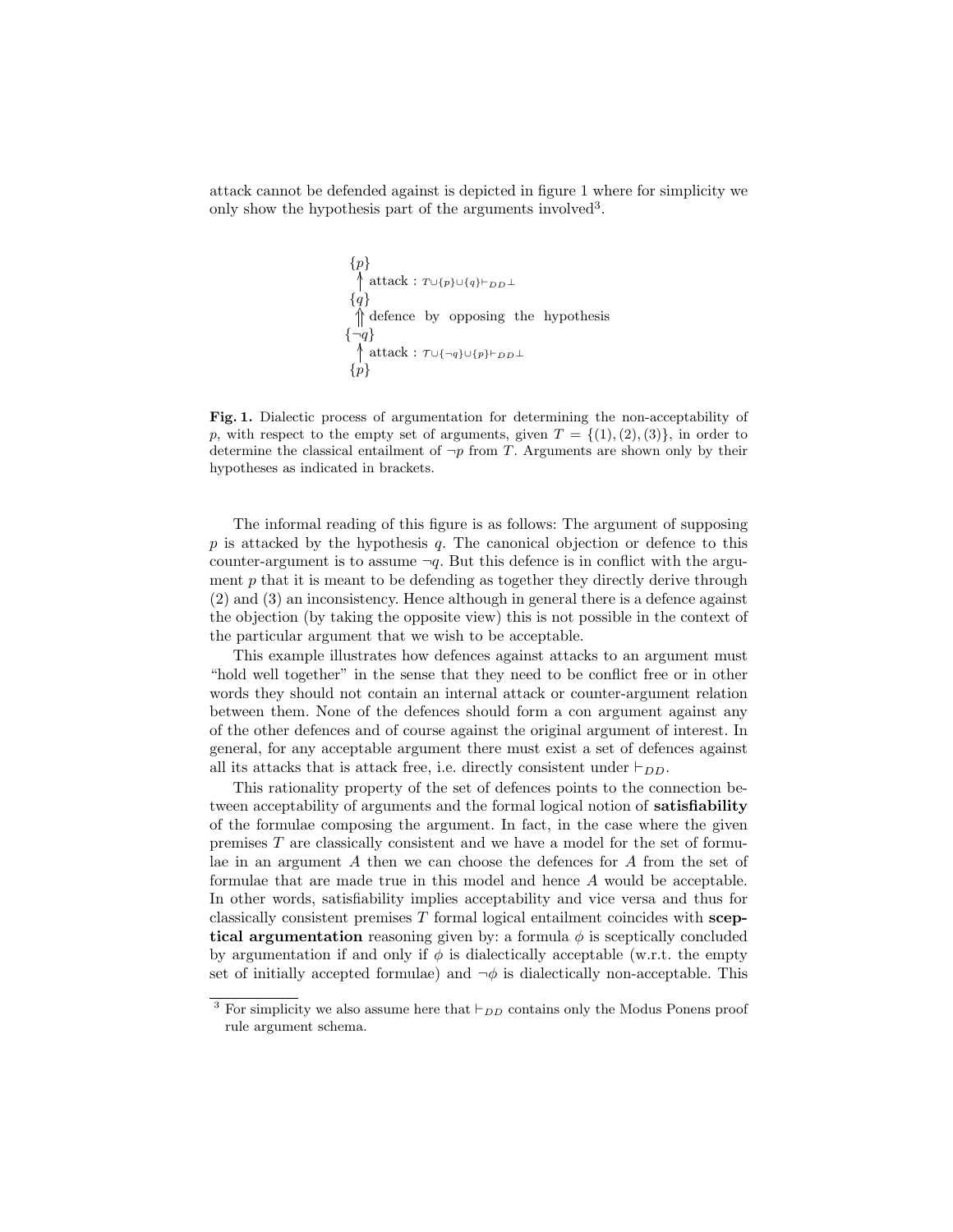then gives the logical equivalence of formal classical (propositional) logic and argumentation logic thus informalizing formal logic.

# 4 Beyond Classical Reasoning

Propositional Logic or full Classical Predicate Logic are not equipped or designed to deal with contradictory information. When the given premises  $T$  are inconsistent formal classical reasoning collapses where every formula is trivially entailed. In contrast, argumentation is concerned exactly with how to deal with conflicting information and positions. Hence the argumentation based reformulation of formal classical reasoning that we have described above, mainly for the case of consistent premises  $T$ , would or should carry through when  $T$  becomes classically inconsistent.

Consider in our example that we are given  $p$  as an additional premise to those of  $\{(1),(2),(3)\}$  that we already have. This turns the set of premises classically inconsistent. But the argumentation-based formulation of logic that we have described above will not trivialize. For example, it would sceptically conclude that p holds, without also concluding that  $\neg p$  holds as PL does.

The dialectic argumentation proof in figure 1, that gave us earlier the conclusion that p is non-acceptable (and hence that  $\neg p$  holds since also it is acceptable), now changes. Indeed, we now have another way to defend against the attack(s) containing the hypothesis  $q$ . We can now defend using the premise  $p$  that, as we have explained above, is preferred over arguments that contain hypotheses as it is made purely of sentences in the given premises  $T$ . On the other hand, any argument supporting  $\neg p$  will be attacked by the argument made purely from the premise  $p$ . But this cannot be defended against since there is no direct or explicit information to its contrary in the premises. Hence  $p$  is acceptable and any argument supporting  $\neg p$  is not acceptable, thus p is sceptically concluded. Another example of escaping from the trivialization of formal classical reasoning would be the case where we have in the premises T both p and  $\neg p$ . Then each of these premises would defend against each other and so both arguments would be acceptable and therefore there will be no sceptical conclusion for whether p holds or not.

The strict conditions on the argumentation framework that we have imposed so that we can match the strict reasoning of formal logic can be further relaxed by allowing the premises themselves to take a defeasible nature, e.g. implications to represent only a "normally or mostly" nature of associating their condition with their conclusion. Then relative preferences amongst this defeasible knowledge enriches the defence relation by rendering some arguments stronger and hence able to defend against (some of) their counter-arguments but not vice-versa.

This is particularly appropriate when we consider the informal logic of common sense human reasoning  $[9, 8, 1]$  where people normally reason within a context and where the common sense knowledge is in this form of loose associations. General or individual human biases give preference to some of these statements and we can then understand common sense reasoning in argumenta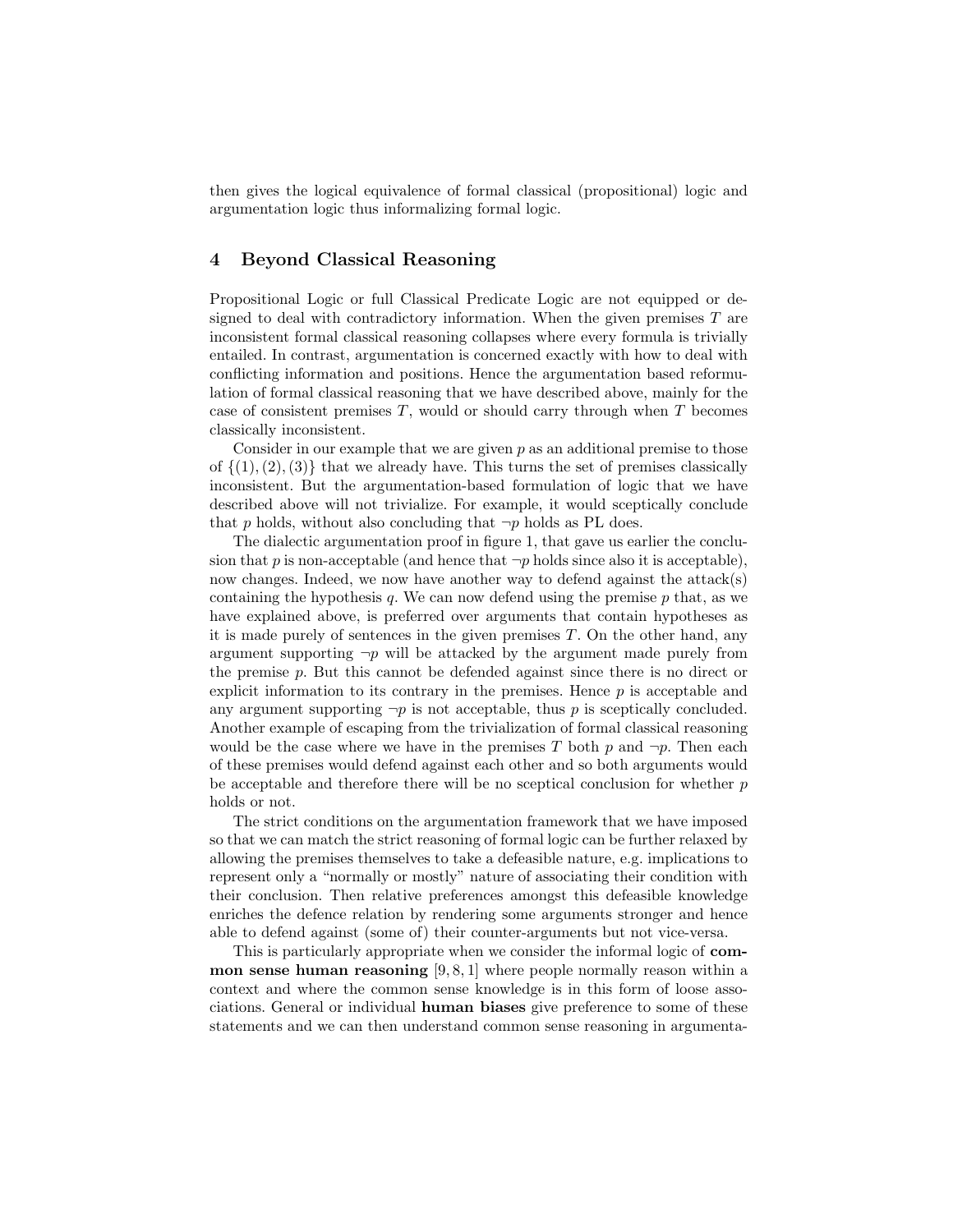tion terms in the same way we have expressed formal logical reasoning. Argumentation thus gives a uniform umbrella framework covering the whole spectrum of reasoning from the very strict formal reasoning to the flexible informal reasoning.

### 5 Conclusions

We have described how formal classical reasoning can be captured through the same process of dialectic argumentation that is normally associated with informal logic. This reformulation of logic in terms of argumentation has been shown [6] to be complete for propositional logic. The same approach can be applied more generally to first order predicate logic. An interesting example of this is that of Aristotelian syllogisms when these are seen as canonical forms of strict classical reasoning of predicate logic. Furthermore, syllogisms have been studied as an example of human cognitive reasoning, see e.g. [7], where it is observed that humans do not reason according to formal logic but that their interpretation of syllogism is indeed a case of informal logic. In a recent challenge<sup>4</sup> to model the cognitive syllogistic reasoning of humans, argumentation was shown as a promising approach towards this goal.

By varying the degree of flexibility within the argumentation framework and its dialectic process we can move from formal logic to informal logic and back. Argumentation thus provides a way to unify these two worlds of logic, normally considered as very different, under the same conceptual framework. It provides a uniform umbrella framework covering the whole spectrum of reasoning from the very strict formal reasoning to the extremely flexible informal human reasoning.

# Acknowledgement

I would like to thank Loizos Michael and Francesca Toni for their continued collaboration on argumentation. This has been very useful in writing this paper.

#### References

- 1. I.-A. Diakidoy, A., L. Michael, and R. Miller. Story Comprehension through Argumentation. In Proceedings of the 5th International Conference on Computational Models of Argument (COMMA), pages 31–42, 2014.
- 2. P. M. Dung. On the Acceptability of Arguments and its Fundamental Role in Nonmonotonic Reasoning, Logic Programming and n-person Games. Artificial Intelligence, 77:321–357, 1995.
- 3. Thomas F. Gordon and Douglas Walton. The carneades argumentation framework - using presumptions and exceptions to model critical questions. In Computational Models of Argument: Proceedings of COMMA 2006, September 11-12, 2006, Liverpool, UK, pages 195–207, 2006.
- 4. A. Kakas, R. Kowalski, and F. Toni. Abductive Logic Programming. Journal of Logic and Computation, 2(6):719–770, 1992.

<sup>4</sup> This challenge was announced at https://www.cc.uni-freiburg.de/syllogchallenge.